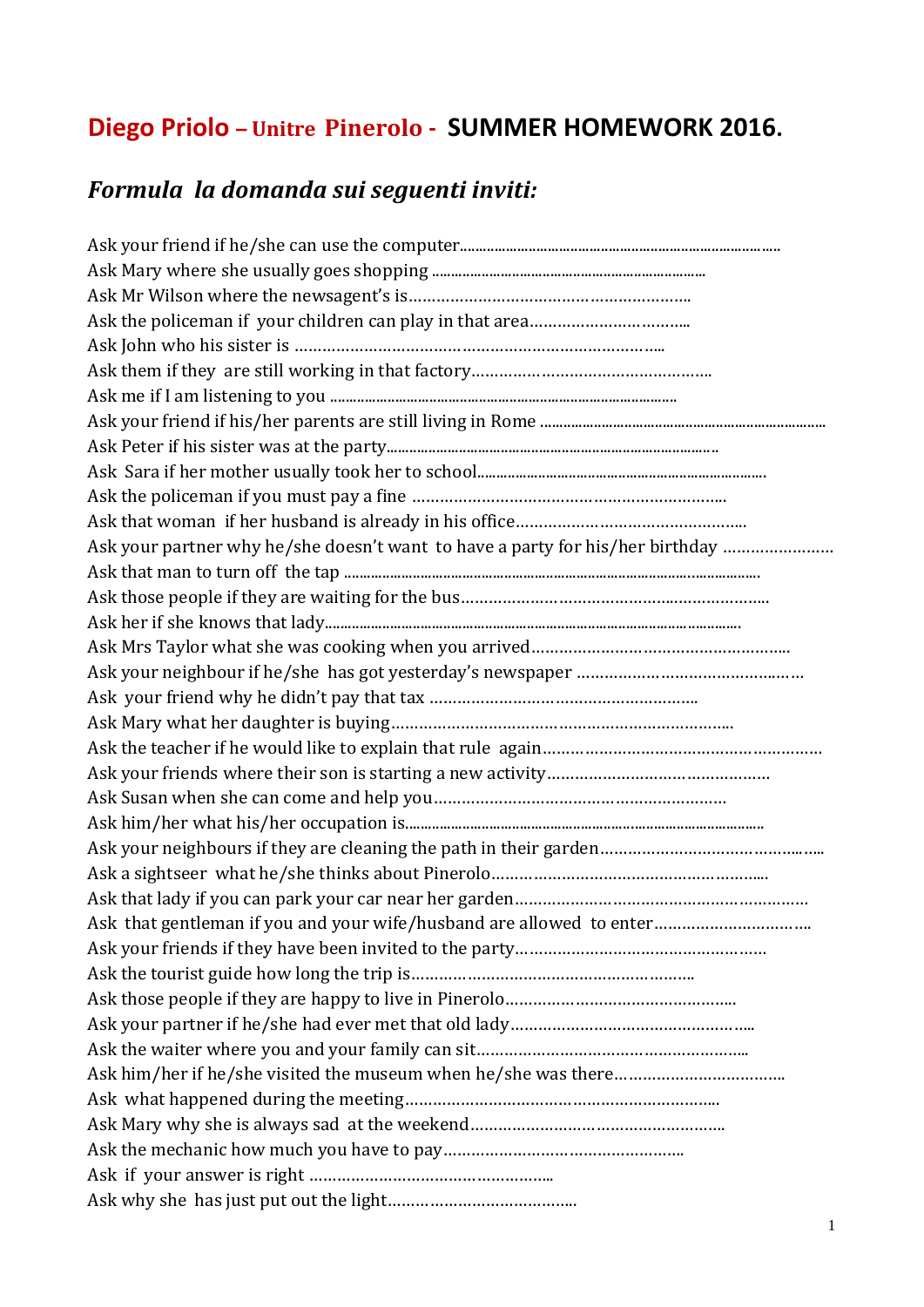#### **Comunica il contenuto indicato in forma diretta**

| Say that your grandson is too young to go there                            |
|----------------------------------------------------------------------------|
|                                                                            |
|                                                                            |
|                                                                            |
|                                                                            |
|                                                                            |
|                                                                            |
|                                                                            |
|                                                                            |
|                                                                            |
| Tell your son/daughter that he/she was very young when they went to Sicily |

#### **Traduci le seguenti frasi come si presentano e quindi trasformale in forma indiretta**

*Esempio: Ella disse:" Sono una corsista che frequenta dei corsi dell'U3". She said" I am a person who attends/is attending some U3 courses. She said she was a person who attended/was attending some U3 courses*

| Essi ci dissero "Stiamo giocando bene ma i nostri avversari sono migliori" |
|----------------------------------------------------------------------------|
|                                                                            |
|                                                                            |
| Essi dissero "Noi abitavamo in un piccolo appartamento in periferia"       |
|                                                                            |
|                                                                            |
|                                                                            |
|                                                                            |
|                                                                            |
|                                                                            |
|                                                                            |
|                                                                            |
|                                                                            |
|                                                                            |
|                                                                            |
| Egli disse "Speravo di incontrarti dopo le lezioni"                        |
| Egli rispose "Ti vedrò presto"                                             |
| Egli disse "Mi piacerebbe vedere quella partita"                           |
| Ella disse "Ero appena arrivata quando"                                    |
| Il poliziotto dice:" La strada sarà riaperta a mezzogiorno"                |
| John disse "Stavo ascoltando la radio quando la luce si spense"            |